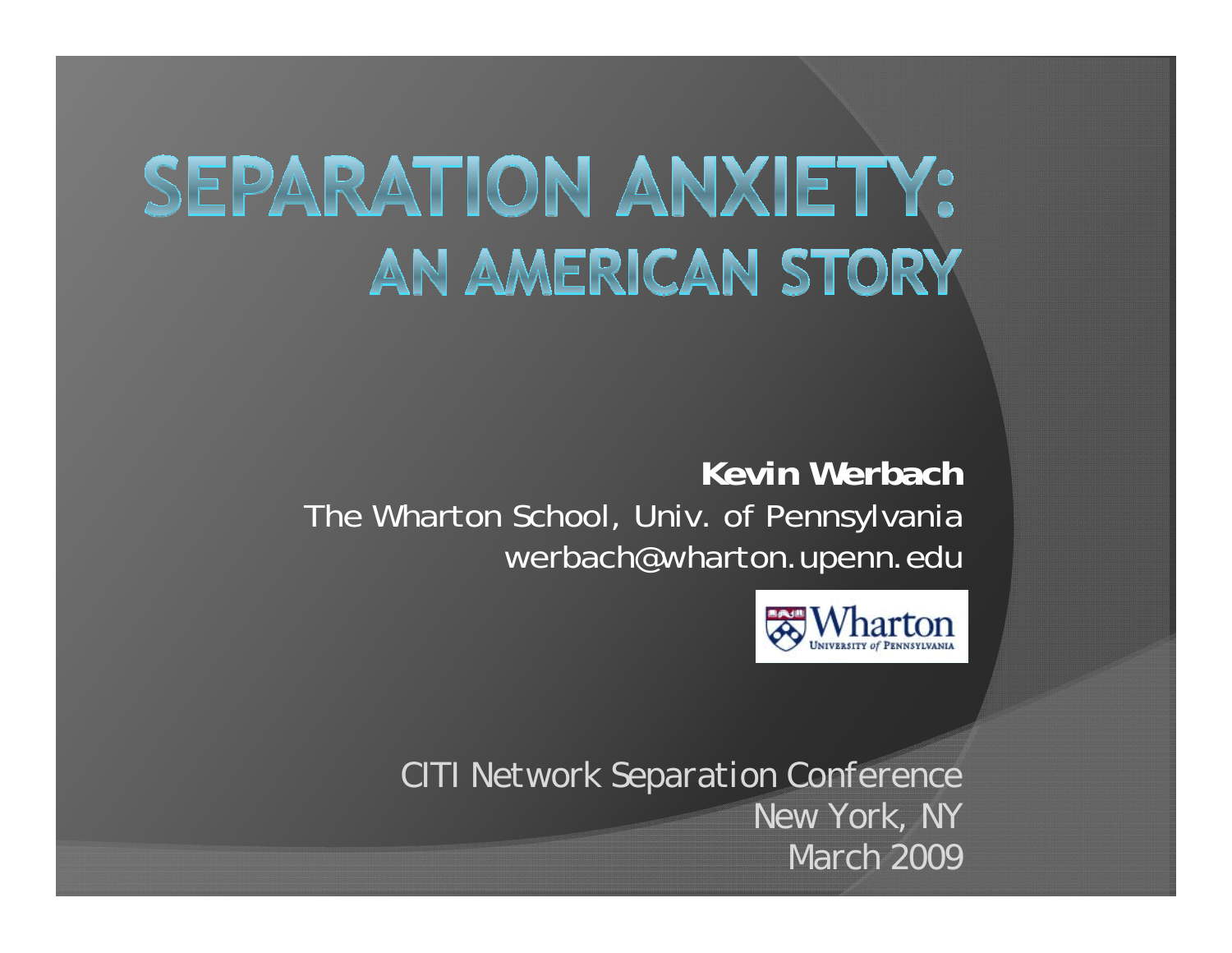# **Early Days: Shackling the Giant**

### **Kingsbury Commitment (1913)**

- Separation of telephone & telegraph (Western Union)
- No separation within telephony, but required interconnection and limits on expansion

### **1956 Consent Decree**

- Separation of regulated and unregulated businesses
- No separation of equipment from service
- **Carterfone (1968)**
	- Separation of network from end-user equipment
	- Not implemented until '77 (MTS & WATS order upheld)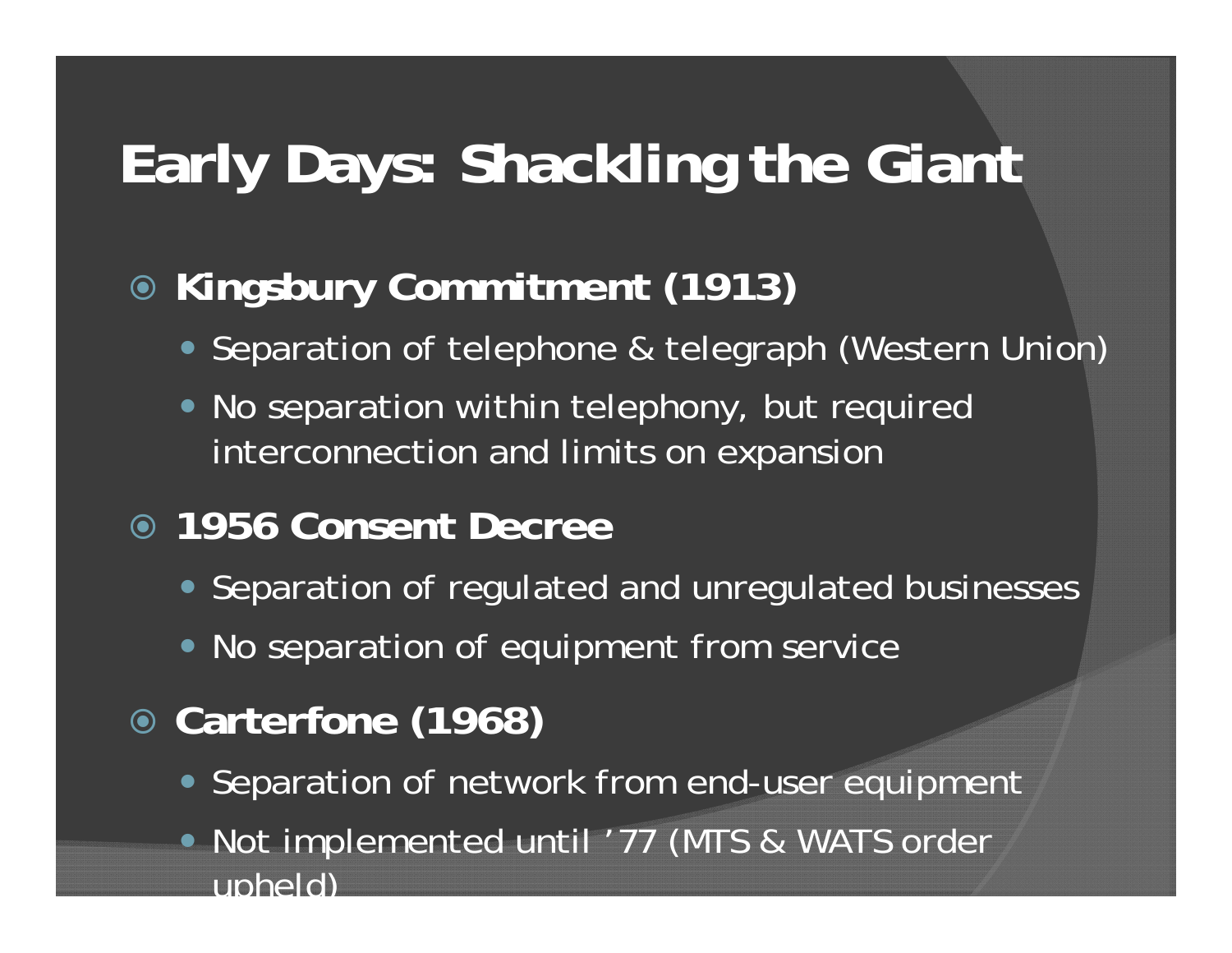# **Computer Inquiries (1970-86)**

**Separation of basic and enhanced services**

- Evolution from exclusion of AT&T to structural separation (Computer I  $\rightarrow$  II)
- Evolution from structural to non-structural safeguards (Computer II  $\rightarrow$  III)

#### **CEI and ONA mechanisms largely fail**

- But... stuff happens (e.g. the Internet)
- Title II common carriage obligations sufficient
- ESP exemption as a catalyst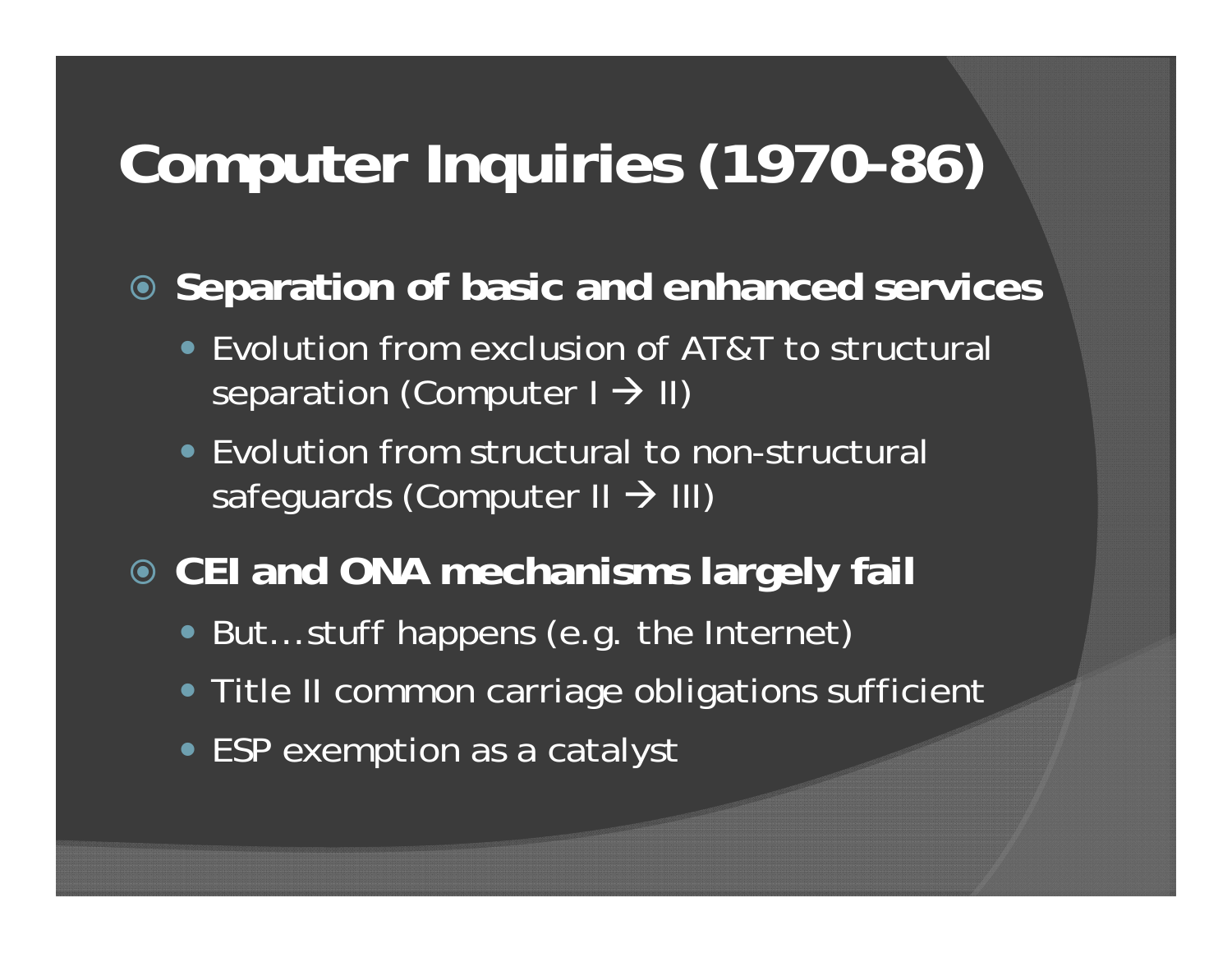# **Divestiture (1984)**

- **Separation of local and interexchange telephony**
	- Equal access to allow long-distance competition
- **Separation of information services (line of business restrictions)**
- **But… no separation within the local market**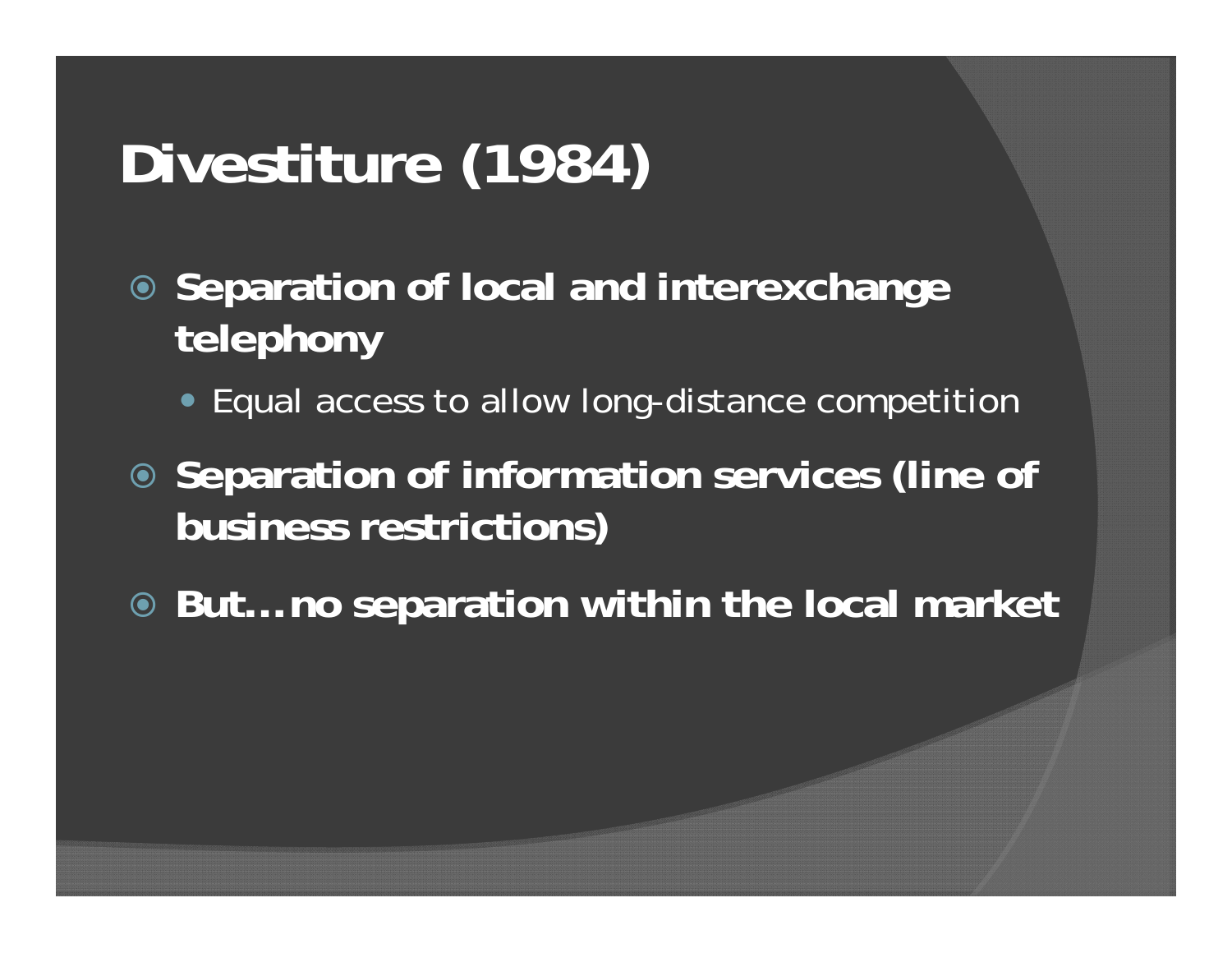### **The Road Not Taken**

### **AT&T Trivestiture (1996)**

• Voluntary separation of manufacturing (Lucent) and data processing (NCR) from telecom

### **Voluntary functional separation**

- Rochester (Frontier) proposes wholesale/retail split in 1993
- Ameritech explores a similar approach
- **Never gets traction before the 1996 Act**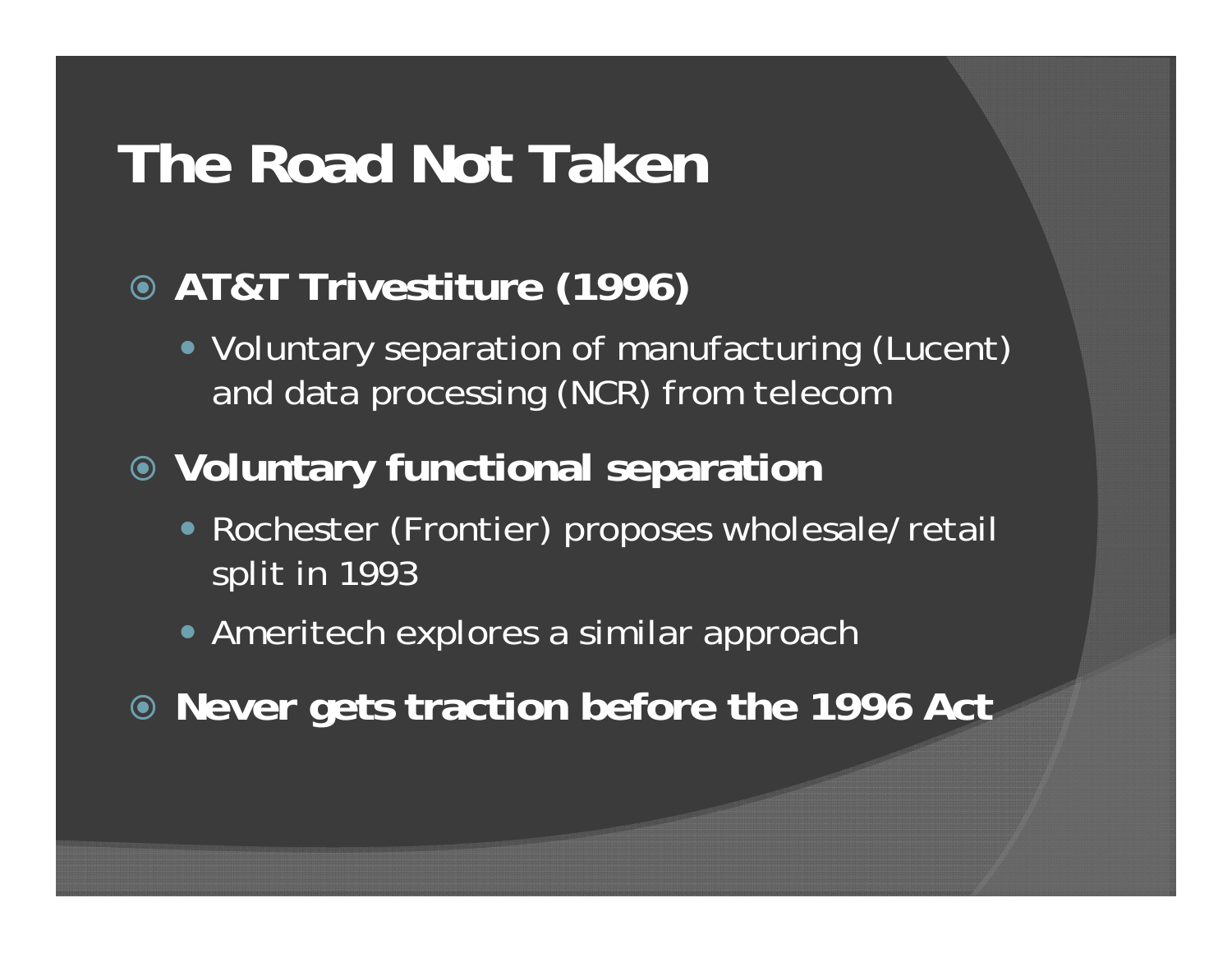## **The Great Reintegration**

### **1996 Telecommunications Act**

- Unbundling and wholesale access substitute for separation as means for local competition
- Mergers reassemble Ma Bell as Verizon/AT&T
- **2003 Triennial review**
	- Eliminates line sharing and fiber unbundling
	- *Brand X* confirms removal of unbundling obligations for broadband
- **700 MHz C Block: no wholesale requirement**
- **Net neutrality as a "second best" solution**